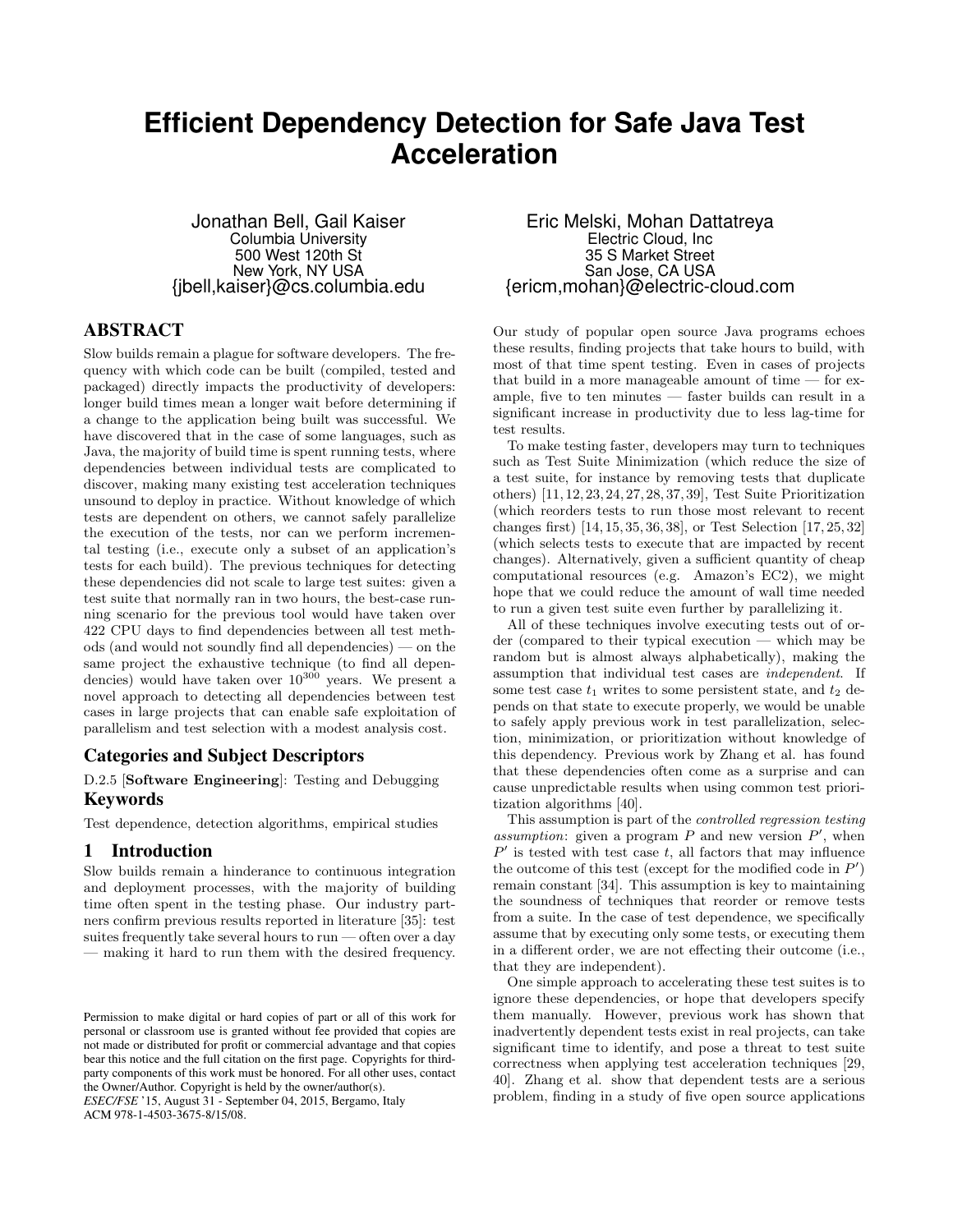96 tests that depend on other tests [40]. In our own study we found many large test suites in popular open source software do not isolate their tests, and hence, may potentially have dependencies.

Our new approach and tool, *ElectricTest*, detects dependencies between test cases in both small and large, realworld test suites. *ElectricTest* monitors test execution, detecting dependencies between tests, adding on average a 20x slowdown to test execution when soundly detecting dependencies. In comparison, we found that the previous state of the art approach applied to these same projects showed an average slowdown of 2,276x (using an unsound heuristic not guaranteed to find all dependencies), often requiring more than 10<sup>308</sup> times the amount of time needed to run the test suite normally in order to exhaustively find all dependencies. Moreover, the existing technique does not point developers to the specific code causing dependencies, making inspection and analysis of these dependencies costly.

With *ElectricTest*, it becomes feasible to soundly perform test parallelization and selection on large test suites. Rather than detect manifest dependencies (i.e., a dependency that changes the outcome of a test case, the definition in previous work by Zhang et al, DTDetector [40]), ElectricTest detects simple data dependencies and anti-dependencies (i.e., readover-write and write-over-read). Since not all data dependencies will result in manifest dependencies, our approach is inherently less precise than DTDetector at reporting "true" dependencies between tests, though it will never miss a dependency that DTDetector would have detected. However, in the case of long running test suites (e.g. over one hour), the DTDetector approach is not feasible. On popular open source software, we found that the number and type of dependencies reported by ElectricTest allow for up to 16X speedups in test parallelization.

Our key insight is that, for memory-managed languages, we can efficiently detect data dependencies between tests by leveraging existing efficient heap traversal mechanisms like those used by garbage collectors, combined with filesystem and network monitoring. For *ElectricTest*, test  $T_2$  depends on test  $T_1$  if  $T_2$  reads some data that was last written by  $T_1$ . A system that logs all data dependencies will always report at least as many dependencies as a system that searches for manifest dependencies. Our approach also provides additional benefits to developers: it can report the exact line of code (with stack trace) that causes a dependency between tests, greatly simplifying test debugging and analysis.

ElectricTest instruments all classes in the system under test (including those provided in the core Java system library) to support a heap-walking analysis. During test execution, ElectricTest observes the heap values, files, and network resources that are read and written, collecting these results and analyzing them to determine if a dependency occurred. After this learning phase, we can safely perform test parallelization or selection using the resulting dependency chains produced by *ElectricTest*.

We applied *ElectricTest* to the test suites of 10 popular free open source applications, studying the dependencies detected and the runtime overhead imposed by the detection process. We found that ElectricTest finds at least as many dependencies as the state-of-the-art tool in many orders of magnitude less time. We have studied the impact of ElectricTest on test parallelization and test selection techniques, finding that its test dependence analysis technique can allow for sound test acceleration. While we implement ElectricTest in Java, we believe that we present a sufficiently general approach that should be applicable to other memory-managed languages.

#### 2 Motivation

To motivate our work, we set out to answer three motivating questions to ground our approach:

- MQ1: For those projects that take a long time to build, what component of the build dominates that time?
- MQ2: Are existing test acceleration approaches safe to apply to real world, long running test suites?
- MQ3: Can the state of the art in test dependency detection be practically used to safely apply test acceleration to these long running test suites?

## 2.1 A Study of Java Build Times

In our previous work [8], we studied 20 open source Java applications to determine the relative amount of build time spent testing, finding testing to consume on average 78% of build time. The longest of these projects took approximately 40 minutes to build, while the shortest completed in under one minute. Given a desire to target projects with very long build times, we wanted to make sure that those very long running builds were also spending most of their time in tests. If we are sure that most of the time spent building these projects is in the testing phase, then we can be confident that a reduction in testing time will have a strong impact in reducing overall build time.

For this study, we downloaded the 1,966 largest and most popular Java projects from the open source repository site, GitHub (those 1,000 with the most forks and stars overall, and those 1,000 with the most forks over 300 MB, as of December 23rd, 2014). From these projects, we searched for only those with tests (i.e., had files that had the word "test" in their name), bringing our list to 921 projects.

Next, we looked at the different build management systems used by each project: there are several popular build systems for Java, such as ant, maven, and gradle. To measure the per-step timing of building each of these projects, we had to instrument the build system, and hence, we selected the most commonly used system in this dataset. We looked for build files for five build systems: ant, maven, gradle, set, and regular Makefiles. Of these 921 projects, the majority (599) used maven, and hence, we focused our study on only those projects using maven due to resource limitations creating and running experiments.

We utilized Amazon's EC2 "m3.medium" instances, each running Ubuntu 14.04.1 and Maven 3.2.5 with 3.75GB of RAM, 14 GB of SSD disk space, and a one-core 2.5Ghz Xeon processor. We tried to build each project first with Java 1.8.0 40, and then fell back to Java 1.7.0 60 if the newer version did not work (some projects required the latest version while others didn't support it). For each project, we first built it in its entirety without any instrumentation, and then we built it again from a clean checkout with our instrumented version of Maven in "offline" mode (with external dependencies already downloaded and cached locally).

If a project contained multiple maven build files, we executed maven on the build file nearest the root of the repository, and we did not perform any per-project configuration. Of these 599 projects, we could successfully build 351.

Table 1 shows the three longest build phases, first for all of these projects, and then filtering to only those projects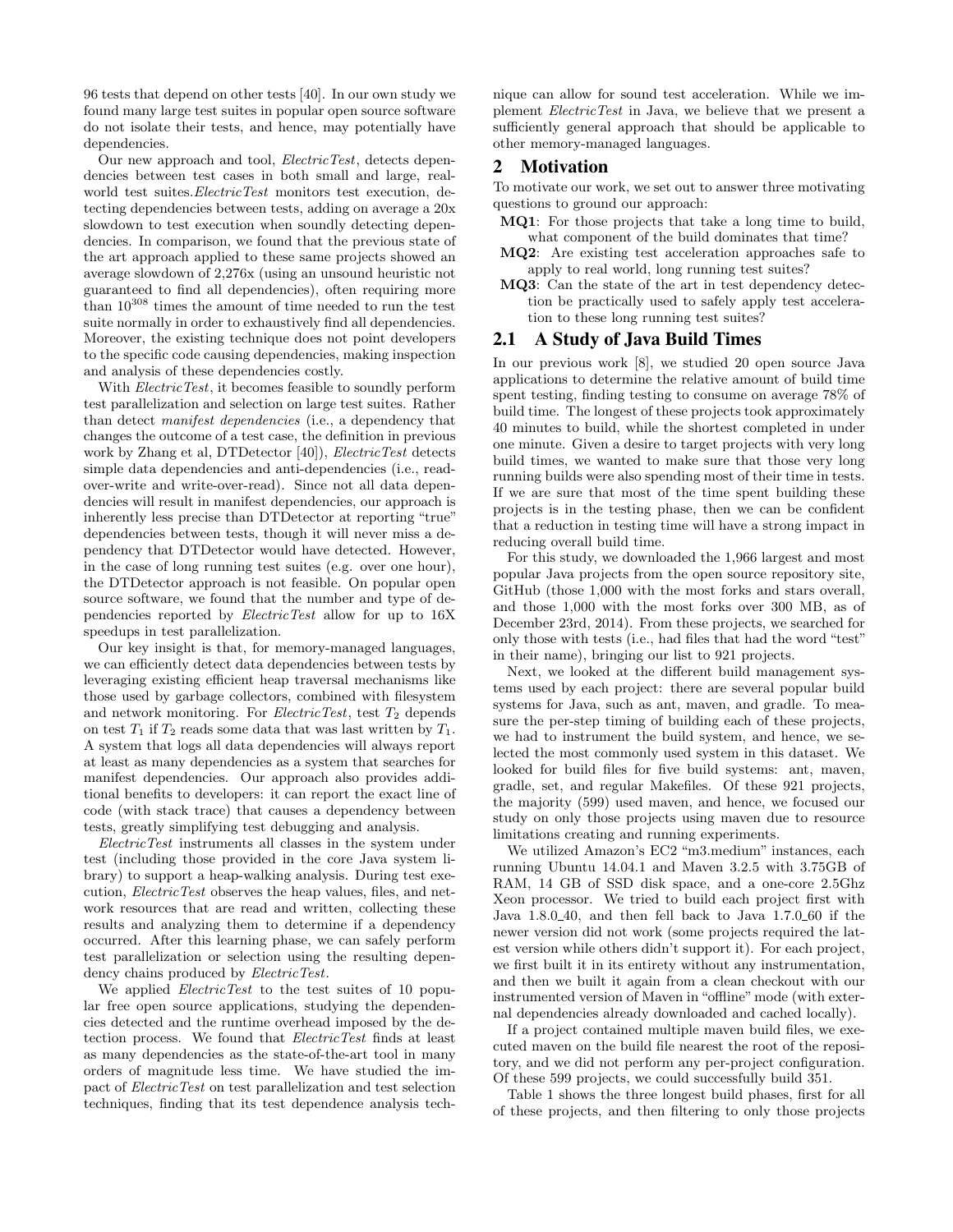| <b>Phase</b> | All      | Only projects building in: |           |  |  |  |  |  |
|--------------|----------|----------------------------|-----------|--|--|--|--|--|
|              | Projects | $>10$ min                  | $>1$ hour |  |  |  |  |  |
| Test         | 41.22\%  | 59.64%                     | $90.04\%$ |  |  |  |  |  |
| Compile      | 38.33%   | 26.25%                     | 8.46\%    |  |  |  |  |  |
| Package      | 15.49%   |                            | $1.05\%$  |  |  |  |  |  |
| Pre-Test     |          | 13.51\%                    |           |  |  |  |  |  |

Table 1: Top three phases in Java builds.

that took more than 10 minutes to build (69 projects), and those that took more than one hour to build (8 projects). When looking across all projects, 41% of the build time (per project) was spent testing, and testing was the single most time consuming build step. When eliminating the cases of projects with particularly short build times (those taking less than 10 minutes to execute all phases of the build), the average testing time increased significantly to nearly 60%. In the eight cases of projects that took more than an hour to build, nearly all time (90%) is spent testing. Therefore, to answer MQ1, we find that testing dominates build times, especially in long running builds. This conclusion underscores the importance of accelerating testing.

## 2.2 Danger of Dependent Tests

Any test acceleration technique that executes only a subset of tests, or executes them out of order (e.g., test parallelization or test selection) is unsound in the presence of test dependencies. If the result of one test depends on the execution of a previous test, then these techniques may cause false positives (tests that should fail but pass) or false negatives (tests that should pass but fail).

Zhang et al. studied the issue trackers of five popular open source applications to determine if dependent tests truly exist and cause problems for developers [40]. They found a total of 96 dependent tests, 95 of which would result in a false negative when executed out of order (causing a test to fail although it should pass), and one which produced a false positive when executed out of order (causing a test to pass when it should fail). Given that test dependencies exist and can cause tests to behave incorrectly when executed out of order, we conclude that yes: dependent tests pose a risk to existing test acceleration techniques.

If we isolate the execution of each of our test cases, then dependencies would not be possible. In practice, tests are typically written as single test methods, which are grouped into test classes, which are batched together into modules. Typically each test method represents an atomic test, while test classes represent groups of tests that test the same component. The module separation occurs when a project is split into modules, with a test suite for each module.

Since they are typically testing the same component, individual test methods are never isolated, although sometimes test classes are isolated. Since they represent different modules of code (that must compile separately), test modules are always isolated in our experience. We are interested in detecting dependencies both at the level of individual test methods, and also test classes, which also are the same granularity used by test selection and parallelization techniques. For the remainder of this paper, when we refer to individual tests, we will refer to test classes and test modules.

One approach to solving the dependent test problem is to simply isolate each test to ensure that no dependencies could occur (e.g., by executing each test in its own process, or by using our efficient isolation system VmVm [7]). However, if the application does not isolate its tests, and tests currently depend on each other, then tests may present false negatives or false positives (albeit deterministically between executions) when isolated.

We examined the 351 Java projects that we built, finding that 18 (or 5%) isolated all of their test classes, and 41 (or 12%) isolated at least some of their test classes (i.e., some classes were isolated and others were grouped together and executed without isolation). The majority of projects did not isolate their tests at all, and therefore are prone to test dependencies occurring, posing a risk to test acceleration.

This result differs from our 2013 study, which showed 41% of 591 Java projects isolated their tests [7]. This study examined only projects that built with maven, while our previous study (which was performed through a static analysis of build scripts) examined both maven and ant-building projects. In our previous study, we found that of our 591 projects, only approximately 10% of those that used maven to build and run their tests isolated some or all of their tests, a number much more similar to what we found here.

Due to the risks that they impose and ability to occur (when tests aren't isolated), our goal is to detect dependencies between test classes so that we can (1) inform existing test acceleration techniques of the dependencies to ensure sound acceleration, and (2) provide feedback to developers so that they are aware of dependencies that exist.

#### 2.3 Feasibility of Existing Approaches

Finally, we study the existing state-of-the-art approach for detecting dependencies between test cases to determine if it is feasible to apply to long-running test suites.

If we define a test dependence as the case where executing some set of tests  $T$  in a different order changes the result of the test $(s)$ , then identifying test dependencies is NP-Complete [40]. This definition for dependence (henceforth referred to as a *manifest dependence*) is more narrow than ours (a distinction described later in §3), but is the definition used in the state-of-the-art work by Zhang et al. [40].

To identify all manifest test dependencies in a suite of  $n$ tests we would have to execute every permutation of those  $n$ tests, requiring  $O(n!)$  test executions, clearly infeasible for any reasonably large test suite. Moreover, such a technique would only identify that tests are dependent, and not the specific resource or lines of code causing the dependence, making it difficult for developers who wish to examine or remove the dependency. In our study that follows, we estimated that this exhaustive process often would take more than  $1 \times 10^{308}$  times longer than running the test suite normally. Zhang et al. propose two techniques to reduce the number of test executions needed to detect manifest dependent tests, both of which they acknowledge may not scale to large test suites [40].

In one approach, they reduce the search space to  $O(n^2)$  by suggesting that most dependencies manifest between only two tests, with no need to consider every possible  $n$  size permutation. However, this is incomplete: there may be dependencies that only manifest when more than two tests interact. They further reduce the search space by a constant factor (it is still an  $O(n^2)$  algorithm) by only checking test combinations that share common resources (defined to be static fields and files). If two tests access (read or write) the same file or static field, then they are marked as sharing a common resource, regardless of whether a true data dependency exists or not. Since this very coarse dependency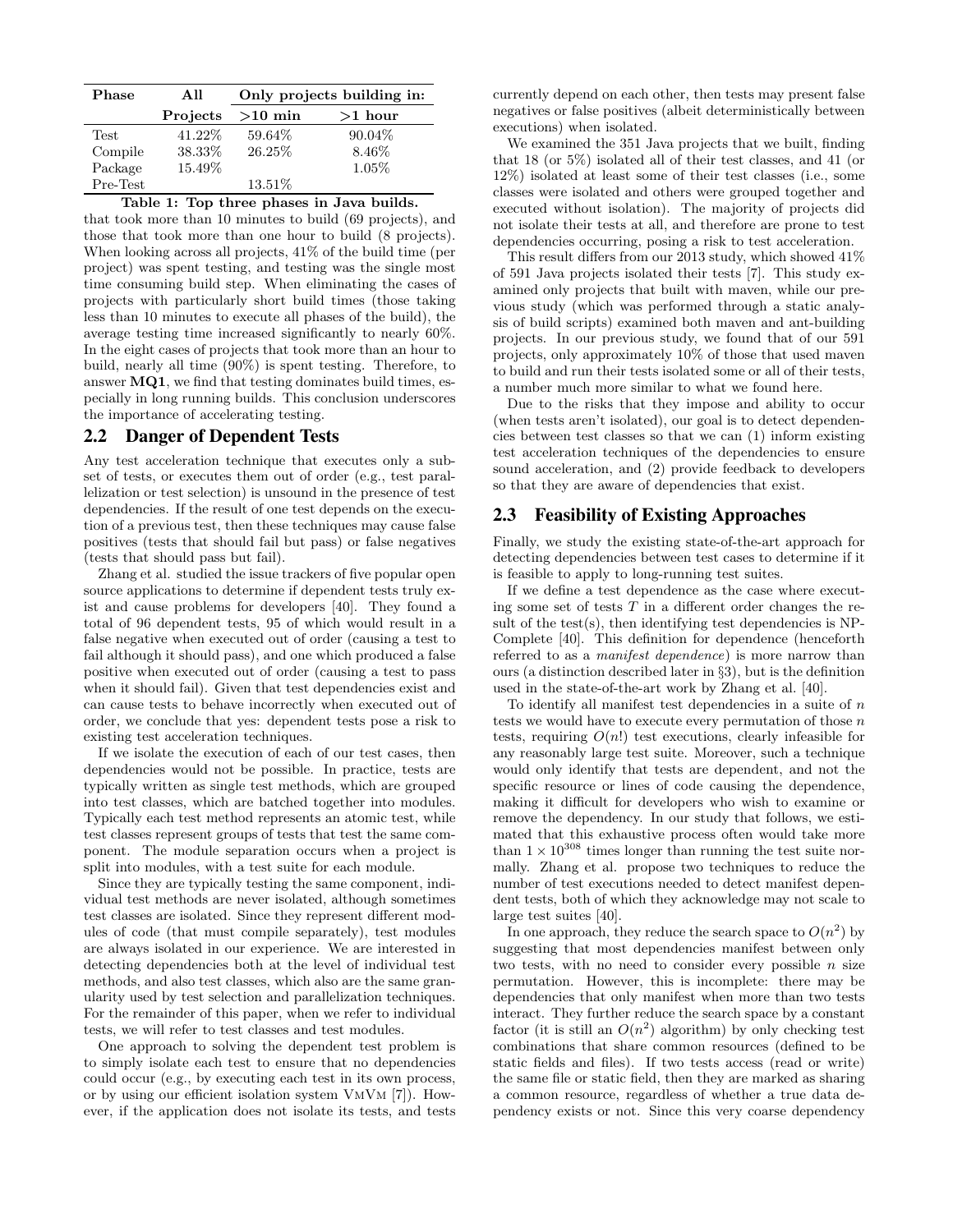|             | Project             | Test Classes | <b>Test Methods</b> | <b>Testing</b><br>Time |        | <b>Pairwise Test</b><br>Slowdown | Exhaustive<br>Test Slowdown |              |
|-------------|---------------------|--------------|---------------------|------------------------|--------|----------------------------------|-----------------------------|--------------|
|             |                     |              |                     | (mins)                 | Class  | Method                           | Class                       | Method       |
|             | camel               | 5,919        | 13,562              | 109.70                 | 1,865X | 8,045X                           | $*1E+308X$                  | $*1E+308X$   |
| 2.3         | crunch              | 62           | 243                 | 17.58                  | 65X    | 298X                             | $54E+82X$                   | $54E+82X$    |
| ಹ           | $has$ el $cast$     | 297          | 2,623               | 47.37                  | 147X   | 2,536X                           | $*1E+308X$                  | $*1E+308X$   |
|             | jetty.project       | 554          | 5,603               | 20.08                  | 35X    | 2,555X                           | $2E+60X$                    | $2E+60X$     |
| selected in | mongo-java-driver   | 58           | 576                 | 74.25                  | 58X    | 649X                             | $4E+76X$                    | $4E+76X$     |
|             | mule                | 2,047        | 10,476              | 117.45                 | 250X   | 3,438X                           | $*1E+308X$                  | $*1E+308X$   |
|             | netty               | 289          | 4,601               | 62.95                  | 11X    | 2,725X                           | $62E+82X$                   | $62E+82X$    |
|             | spring-data-mongodb | 141          | 1,453               | 121.38                 | 136X   | 1,715X                           | $3E+230X$                   | $3E+230X$    |
|             | tachyon             | 53           | 362                 | 34.47                  | 47X    | 397X                             | $56E+56X$                   | $56E+56X$    |
| Projects    | titan               | 177          | 1,191               | 81.82                  | 181X   | 398X                             | $*1E+308X$                  | $*1E + 308X$ |
|             | Average             | 960          | 4,069               | 68.71                  | 279X   | 2,276X                           | $*1E+308X$                  | $*1E+308X$   |
|             | joda-time           | 122          | 3,875               | 0.27                   | 627X   | 418,016X                         | $3E+204X$                   | $*1E+308X$   |
| $[40]$      | xml security        | 19           | 108                 | 0.37                   | 59X    | 1,316X                           | $47E+16X$                   | $15E+172X$   |
|             | crystal             | 11           | 75                  | 0.07                   | 37X    | 763X                             | $3E+8X$                     | $3E+108X$    |
| Zhang       | synoptic            | 27           | 118                 | 0.03                   | 183X   | 3,497X                           | $5E + 28X$                  | $1E+194X$    |
|             | Average             | 45           | 1,044               | 0.18                   | 226X   | 105,898X                         | $70E + 202X$                | $*1E+308X$   |

Table 2: Testing time and statistics for the 10 longest-running test suites studied with unisolated tests, plus the 4 projects studied in previous work by Zhang et al. [40]. In addition to the normal testing time, we estimate the time that needed to run all pairwise combinations of tests, and the time needed to exhaustively run all combinations.\* indicates a slowdown greater than  $1\times10^{308}.$ 

detection will likely result in many false positives, Zhang et al. manually inspect each resource to determine if it is likely to cause a dependence, and if not, ignore it in this process. This heuristic can limit the search space but it still can remain large, and requires manual effort to rule out some resource accesses that will not cause manifest dependencies.

Table 2 shows the estimated CPU time needed to detect the dependent tests in each of the ten longest building projects from our dataset from §2.1 with unisolated tests, along with the four projects studied by Zhang et al. previously [40]. This experiment was performed on Amazon EC2 "r3.xlarge" instances, each running Ubuntu 14.04.1 and Maven 3.2.5 with 4 virtualized Intel Xeon X5-2670 v2 2.5Ghz CPUs, 30.5 GB of RAM and 80 GB of SSD storage. Subjects 'jetty', 'titan' and 'crunch' were evaluated on OpenJDK Java 1.7.0 60 (the most recent version supported by the projects) while the others were evaluated on OpenJDK Java 1.8.0<sub>-40</sub>.

In the case of the four small projects previously studied by Zhang et al, we used their publicly available tool to calculate the pairwise testing time, and estimated the exhaustive testing time. In the case of our ten projects, we estimate all times, due to scaling limitations of the DTDetector tool. We estimated all times using the following approach: first we measured the time to run each test normally and then we calculated the permutations of tests to run for each module of each project (most of these projects had many modules with tests, and since tests from different modules were isolated, there was no need to include permutations cross-module). We added a constant time of 1 second to each combination of tests executed to account for the time needed to start and stop the JVM and system under test (a conservative estimate based on our prior results [7]).

We compare this projected time to the actual time needed to run the test suite in its normal configuration, presenting the slowdown as  $T_{DTDetector}/T_{normal}$ . Even the pairwise heuristic (examining only every 2-pair of tests, rather than all possible permutations) can be cost prohibitive: adding an overhead of up to 418,016X (minimum 298X for test methods), even though there is no guarantee of its correctness.

A large slowdown appears in both long-building and fast building projects.

For the four projects previously studied by Zhang et al., the dependence-aware approach showed approximately one order of magnitude less overhead. However, we were unable to evaluate the dependence-aware technique on our ten projects due to technical limitations of the DTDetector implementation: running it requires manual enumeration and configuration of each test to run in the DTDetector test runner. Given the manual effort required and that this heuristic is unsound, we chose not to implement it for our ten projects.

As expected, there is no situation in the projects that we studied where the fully exhaustive method (testing all possible permutations) is feasible. Even in the cases of the more modest length test suites, the overhead of DTDetector is very high. We answer MQ3 and conclude that the existing, state of the art approach for detecting dependencies between tests can not scale to detect dependencies in the wild, except when using unsound heuristics on the very smallest of test suites that took less than a minute to execute normally.

# 3 Detecting Test Dependencies

While previous work in the area has focused on detecting manifest dependencies between tests [40], we focus instead on a more general definition of dependence. For our purposes, if  $T_2$  reads some value that was last written by  $T_1$ , then we say that  $T_2$  depends on  $T_1$  (i.e., there is a data dependence). If some later test,  $T_3$  writes over that same data, then we say that there is an anti-dependence between tests  $T_2$  and  $T_3$ :  $T_3$  must never run between  $T_1$  and  $T_2$ . Note that any two tests that are manifest dependent will also be dependent by our definition, but two tests that have a data dependence may not have a manifest dependence.

Consider the case of a simple utility function that caches the current formatted timestamp at the resolution of seconds so that multiple invocations of the method in the same second returns the same formatted string. If the date formatter has no side-effects, then we can surmise that if multiple tests call this method, while there is a data dependency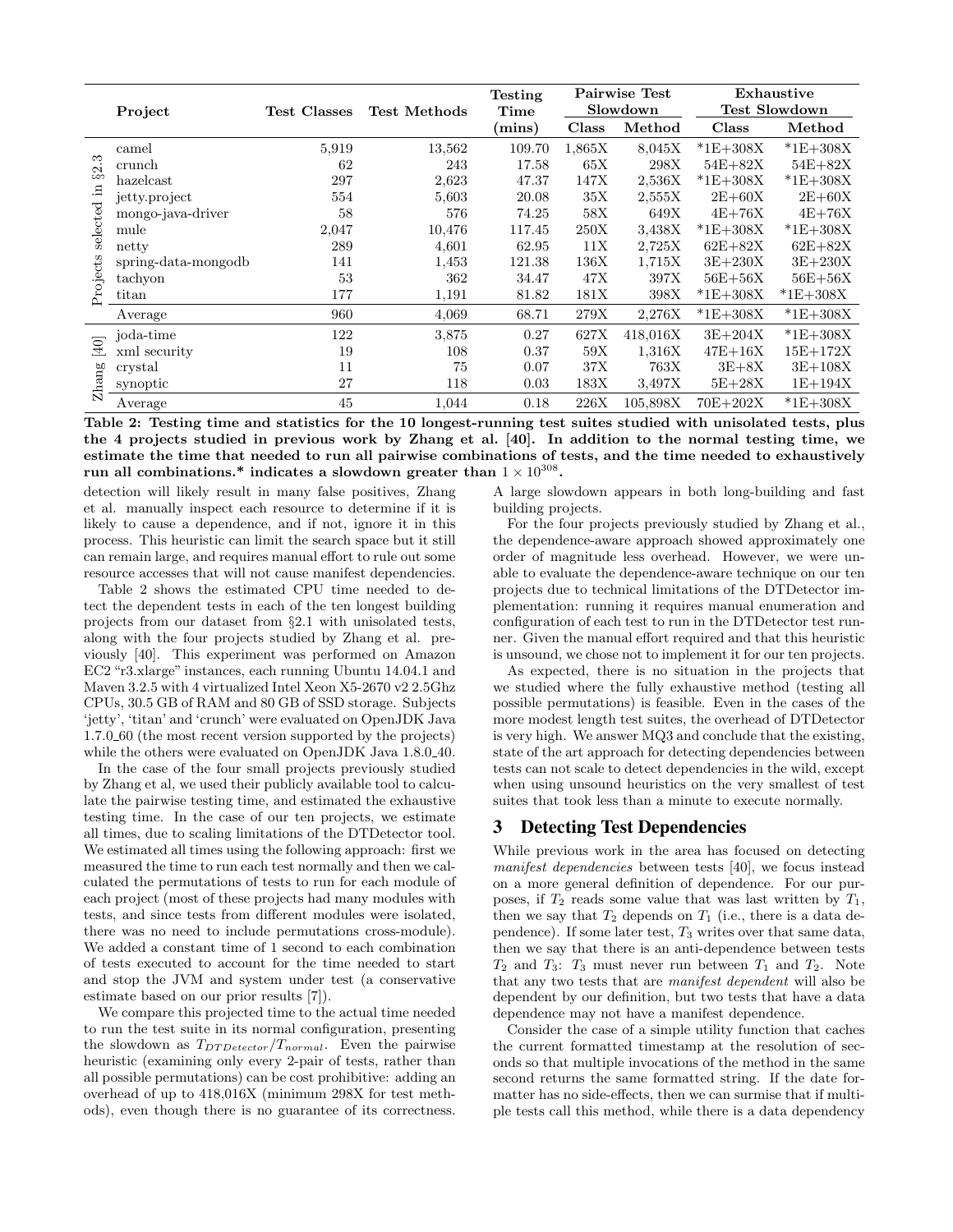between them (since the cache is reused), this dependence won't in and of itself influence the outcome of any tests. Hence, there will be no manifest dependence between these tests even though there is a data dependence.

While detecting *manifest* dependencies between tests may require executing every possible permutation of all tests, detecting data dependencies (that may or may not result in manifest dependencies) requires that each test is executed only once. ElectricTest detects dependencies by observing global resources read and written by each test, and reports any test  $T_i$  that reads a value last written by test  $T_i$  as dependent. ElectricTest also reports anti-dependencies, that is, other tests  $T_k$  that write that same data after  $T_i$ , to ensure that  $T_k$  is not executed between  $T_i$  and  $T_j$ .

ElectricTest consists of a static analyzer/instrumenter and a runtime library. Before tests are run with ElectricTest, all classes in the system under test (including its libraries) are instrumented with heap tracking code (at the bytecode  $level$  — no access to source code is required). In principle, this instrumentation could occur on-the-fly during testing as classes are loaded into JVM, however, we perform the instrumentation offline for increased performance, as many external library classes may remain constant between different versions of the same project. This process is fairly fast though: analyzing and instrumenting the 67,893 classes in the Java 1.8 JDK took approximately 4 minutes on our commodity server. ElectricTest detects dynamically generated classes that are loaded when testing (which were not statically instrumented) and instruments them on the fly. During test execution, the ElectricTest runtime monitors heap accesses to detect dependencies between tests.

Dependencies between tests can arise due to shared memory, shared files on a filesystem, or shared external resources (e.g. on a network). ElectricTest's approach for file and network dependency detection is simple: it maintains a list of files and network socket addresses that are read and written during each test. *ElectricTest* leverages Java's built in *IO*-Trace support to track file and network access. Efficiently detecting in-memory dependencies is much more complex, and we focus our discussion to this technique next.

#### 3.1 Detecting In-Memory Dependencies

To detect dependencies in memory between test cases, ElectricTest carefully examines reads and writes to heap memory. Recall that Java is a memory managed language, where it is impossible to directly address memory. Simply put, the heap can be accessed through pointers to it that already exist on the stack, or via static fields (which reside in the heap and can be directly referenced).

At the start of each test, we'll assume that the test runner (which is creating these tests) does not pass (on the stack) references to heap objects, or at least not the same reference to multiple tests. We easily verified this safe assumption, as there is typically only a single test runner that's shared between all projects using that framework (e.g. JUnit, which creates a new instance of each test class for each test).

Therefore, our possible leakage points for dependencies between tests will arise through static fields. static fields are heap roots: they are directly accessed, and therefore the level of granularity at which we detect dependencies.

Unfortunately, to soundly detect all possible dependencies, it is insufficient to simply record accesses to static fields, since each static field may in turn point to some object which has other instance fields. If we simply recorded only accesses to static fields (as our previous work, VmVm did [7]), we wouldn't be able to detect all data dependencies, since we wouldn't be able to follow all pointers. With VmVm, we were forced to treat all static field reads as writes, since a test might read a static field to get a pointer to some other part of the heap, then write that other part (indirectly writing the area referenced by the static field).

Our key insight is that we can efficiently detect these dependencies by leveraging several powerful features that already exist in the JVM: garbage collection and profiling. The high level approach that *ElectricTest* uses to efficiently detect in-memory dependencies between test cases is twofold. At the end of each test execution, we force a garbage collection and mark any reachable objects (that weren't marked as written yet) as written in this test case. During the following test executions, we monitor all accesses to the marked objects, and if a test reads an object that was written during a previous test, we tag it as having a dependence on the last test that wrote that object. This method is similarly used to detect anti-dependencies (write after read).

ElectricTest heavily leverages the JVM Tooling Interface (JVMTI), which provides support for internal monitoring and is used for implementing profilers and debuggers that interact with the JVM [31]. While it would be possible (and likely more performant) to implement *ElectricTest* by modifying certain aspects of the JVM directly (e.g. to piggy-back generation counters already used for garbage collection to track which test wrote an object), we chose instead to use the standard JVMTI interface so that ElectricTest will not require a specialized JVM: it functions on commodity JVMs such as Oracle's HotSpot or OpenJDK's IcedTea.

Aside from bytecode instrumentation, ElectricTest utilizes three key functions of the JVMTI API: heap walking, heap tagging, and heap access notifications. The heap walking mechanism provides a fairly efficient means whereby we can visit every object on the heap, descending from root nodes down to leaves. Heap tagging allows us to associate objects with arbitrary 64-bit tags, useful for storing information about the status of each object (i.e., which test last read and wrote it) and each static field. Finally, heap access notifications allows us to register callbacks for the JVM to notify ElectricTest when specific objects or their primitive fields are written or read (when instance fields are accessed).

Observing New Heap Writes. For each test execution, ElectricTest needs to be able to efficiently determine what part of the heap was written by that test. We have optimized this process for cases where the majority of data created on the heap is not shared between tests (which we have found to be a common case). As objects are created on the heap during test execution, ElectricTest does nothing. At the end of each test, after performing a garbage collection, *ElectricTest* uses JVMTI to scan for all objects that have no tag associated with them (i.e., those not yet tagged by ElectricTest). Each untagged object is tagged with a counter indicating that it was created in the current test case. Objects are also tagged with the list of static fields from which they are accessible. Since the only objects that still exist after the test completes are those that can be shared between tests, this method avoids unnecessarily tagging and tracking objects that can't be part of dependencies.

Observing Heap Reads and Writes of Old Data. Aside from references on the stack, data on the JVM's heap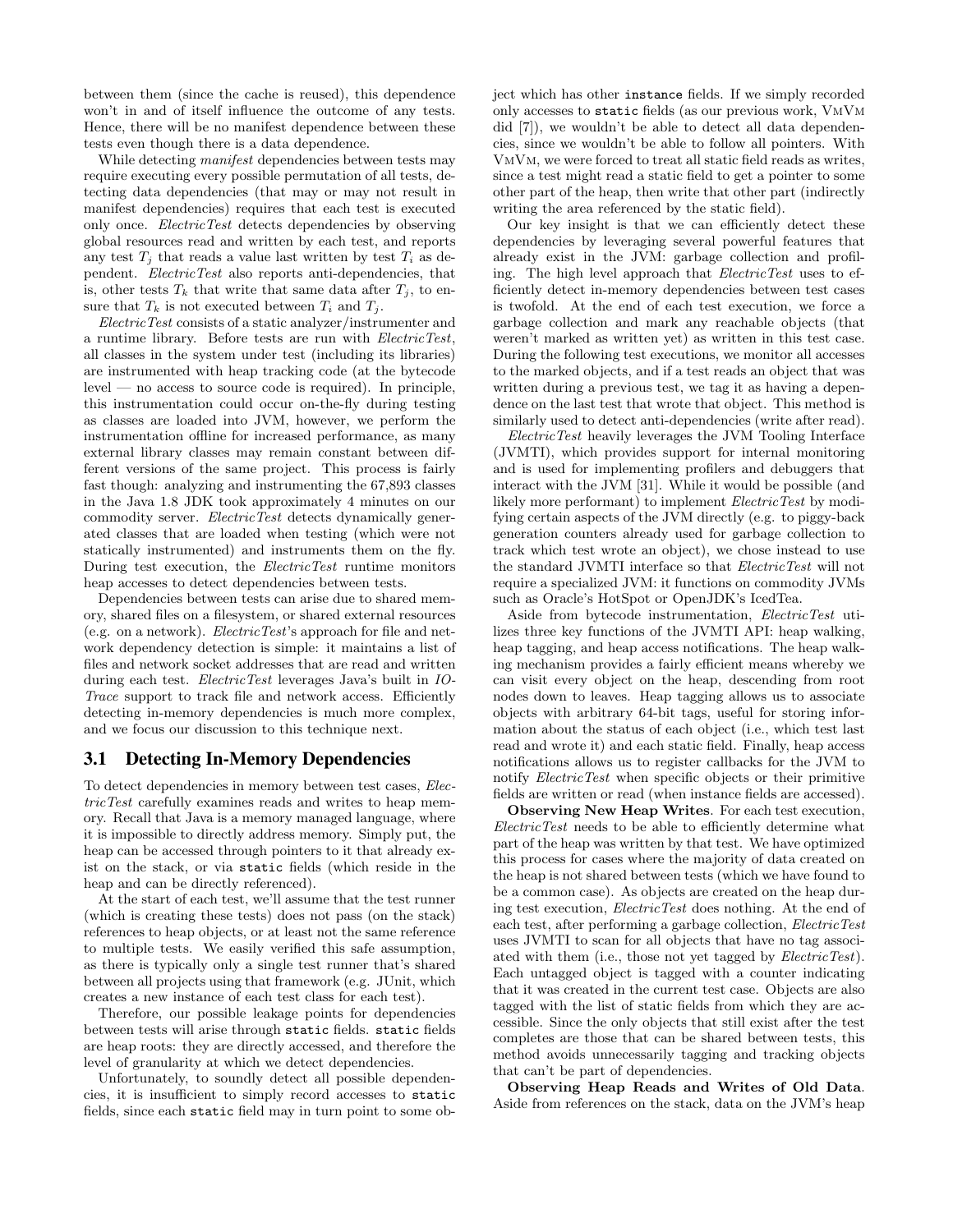is accessed through fields of objects, static fields of classes, or array elements. The easiest type of heap access to observe is to the fields of objects, which *ElectricTest* accomplishes through JVMTI's field tracking system. For each class of object created in a previous test but still reachable in the current test, ElectricTest registers a callback through JVMTI to be notified whenever any fields of those objects are read or written.

When an object is read or written, *ElectricTest* checks its tag to see if it was last written or read in a previous test: if so, then it is marked as causing a dependency on the last test that wrote that object, and we note this dependence to report at the end of the test. This technique will detect both data dependencies (read after write) and anti-dependencies (write after read), reporting them independently.

Detecting reads and writes of static fields and array elements is more complicated, as there is no similar callback to use. Instead, *ElectricTest* relies on bytecode instrumentation, modifying the bytecode of every class that executes to directly notify ElectricTest of reads and writes. In its instrumentation phase, ElectricTest employs an intraprocedural data flow analysis to reduce the number of redundant calls that it makes to record reads and writes on the same value by inferring which arrays and fields have already been read or written before each instruction. ElectricTest also dynamically detects reads and writes through Java's reflection interface by intercepting all calls to the reflection API and adding a call to the *ElectricTest* runtime library to record the access.

Detecting Dependencies at Static Fields. At the end of each test, we perform a heap walk, rooted at every static field, visiting all objects that are reachable from each static field. We maintain a simple stop-list of common static fields within the Java API that are manually-verified as deterministically written and hence may be ignored in this process. These fields include fields such as System.out, which is the stream handler for standard output. While it is possible to modify these fields to point to a different object, their default value is always deterministically created. Therefore, a dependence on the default value of one of these fields can safely be ignored (a dependence on the non-default value is not ignored), since we can assume that this field would have the same value independent of which test first accessed it. This mechanism also allows developers to easily filter specific fields that are known to be data-dependent between executions, but benign (e.g. internals of logging mechanisms). A simple configuration file maintains a stop-list of fields for ElectricTest to ignore. ElectricTest marks all objects at the end of each test with the list of static fields that point to it.

#### 3.2 Detecting External Dependencies

ElectricTest leverages the JVM's built-in IOTrace features to track access to external resources. When code attempts to access a file or socket, ElectricTest gets a callback identifying which file or network address is being accessed. All tests that access the same file or socket are marked as dependent. This relatively coarse approach is based on our observation that tests infrequently share access to the same file or network resource — or that if they do, they are dependent. While it would be possible to have a finer grained approach to detecting these dependencies (e.g. by tracing the exact data read and written), as our evaluation shows in the following

section, the coarse grained approach is sufficient to allow for reasonable test suite acceleration in the projects we studied.

# 3.3 Reporting and Debugging Dependencies

Once all dependencies have been detected, ElectricTest can be used to help developers analyze and inspect them. While manual inspection is not required for sound test acceleration (the following section will describe how ElectricTest does this automatically), we imagine that in some cases developers will want to understand the dependencies between tests in their projects. For instance, perhaps some dependencies may be indicative of incorrectly written tests. We expect that in some cases developers may want to investigate dependencies to make sure that they are intentional. Alternatively, developers may want to mark some dependencies as benign: perhaps multiple tests intentionally share resources, but do so in a way that doesn't create a functional dependence. For instance, we have seen many test suites that intentionally share state between tests to reduce setup time: each test checks if the shared state is established and if not, initializes it, and resets it to this initial state when done.

ElectricTest supports developers analyzing dependencies by providing a complete stack-trace showing how a dependency occurred. Stack traces are trivially collected when a test reads data previously written since ElectricTest is detecting data dependencies in real-time, within the executing program and JVM. In this way, ElectricTest provides significantly more information than previous work in test dependency detection [40], which could only report that two tests were dependent.

#### 3.4 Sound Test Acceleration

Given the list of dependencies between tests, we can soundly apply existing test acceleration techniques such as parallelization and prioritization. Naive approaches to both are straightforward, but may be sub-optimal. For instance, a naive approach for running a given test is to ensure that all tests that must run before it have just run (in order).

Haidry and Miller proposed several techniques for efficiently and effectively prioritizing test suites in light of dependencies [22]. Rather than consider prioritization metrics (e.g. line coverage) for a single test, entire dependency graphs are examined at once. Their techniques are agnostic to the dependency detection method (relying on manual specification in their work), and would be easily adapted to consume the dependencies output by ElectricTest.

We propose a simple technique to improve parallelization of dependent tests based on historical test timing information. Our optimistic greedy round-robin scheduler observes how long each test takes to execute and combines this data with the dependency tree to opportunistically achieve parallelism. Consider the simple case of ten tests, each of which take 10 minutes to run, all dependent on a single other test that takes only 30 seconds to run (but not dependent on each other). If we have 10 CPUs to utilize, we can safely utilize all resources by first running the single test that the others are dependent on on each CPU (causing it to be executed 10 times total), and then run one of the remaining 10 tests on each of the 10 CPUs. The testing infrastructure can then filter the unnecessary executions from reports.

ElectricTest generates schedules for parallel execution of tests using a greedy version of this algorithm, re-executing a single test multiple times on multiple CPUs when doing so would decrease wall time for execution. *ElectricTest* also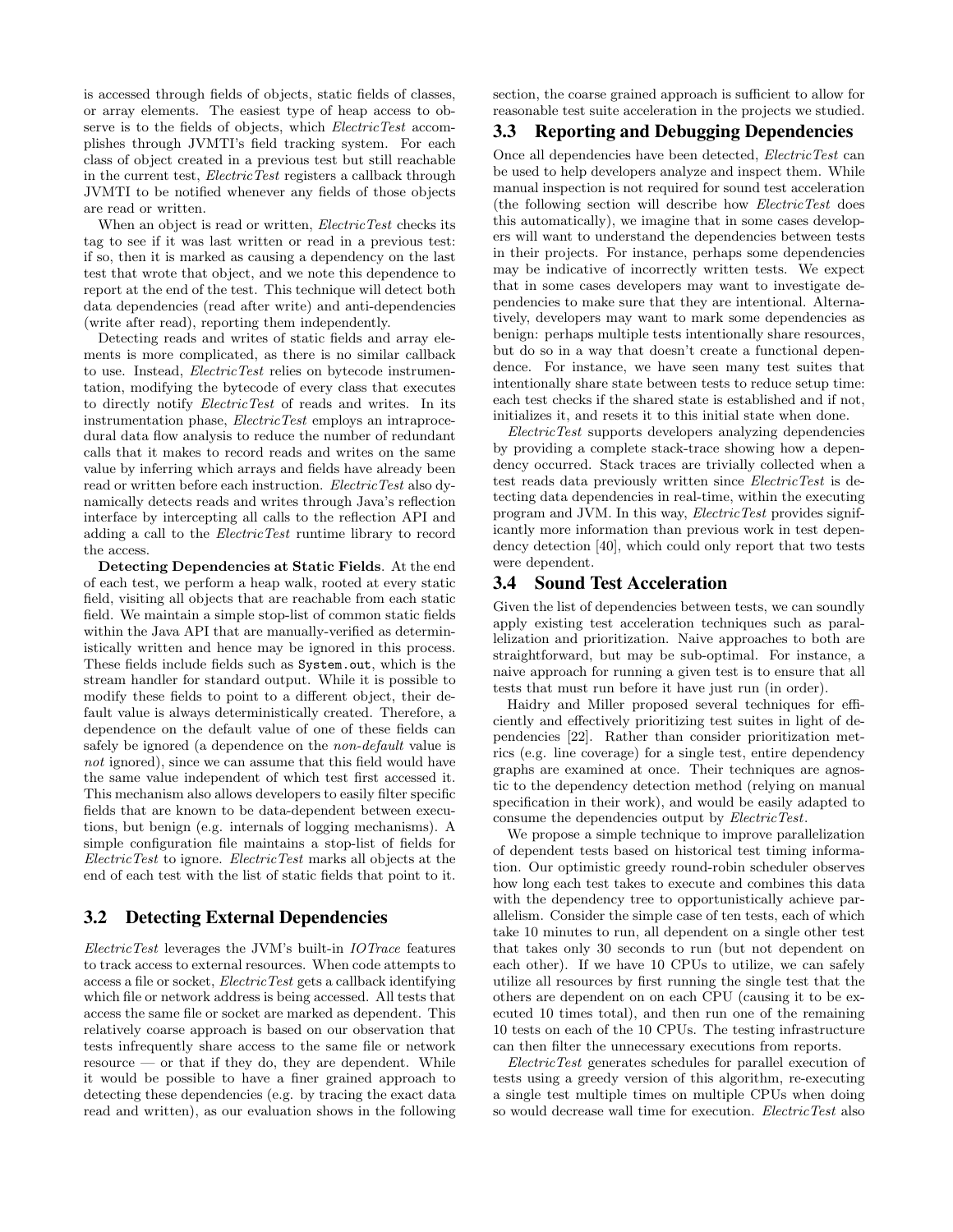|             |     |               |    | <b>Testing Time (Seconds)</b> | Electric Test                                                               |            |            |           |
|-------------|-----|---------------|----|-------------------------------|-----------------------------------------------------------------------------|------------|------------|-----------|
|             |     | $\#$ of Tests |    |                               | <b>DTDetector</b>                                                           |            | Speedup vs |           |
| Project     |     |               |    |                               | Classes Methods Baseline All 2-pair Dep-Aware Pairs Exhaustive ElectricTest |            |            | Dep-Aware |
| Joda        | 122 | 3875          | 16 | $*6,688,250$                  | $*657,144$                                                                  | $*1E+308$  | 2122       | 310X      |
| XMLSecurity | 19  | 108           | 22 | 28,958                        | 5,500                                                                       | $*3E+174$  | 57         | 96X       |
| Crystal     |     | 75            | 4  | 3,050                         | 874                                                                         | $*14E+108$ | 22         | 40X       |
| Synoptic    | 27  | 118           |    | 6,993                         | 2.070                                                                       | $*2E+194$  | 34         | 61X       |

Table 3: Dependency detection times for DTDetector and *ElectricTest* using the same subjects evaluated in [40]. We show the baseline runtime of the test suite as well as the running time for three configurations of DTDetector: the 2-pair algorithm, the dependence-aware 2-pair algorithm, and the exhaustive algorithm. Execution times for DTDetector on Joda and with the Exhaustive algorithm (marked with \*) are estimations based on the same methodology used by the authors of DTDetector [40].

|             | Dependencies |      |      | ET Shared                 |    |                   |  |  |  |
|-------------|--------------|------|------|---------------------------|----|-------------------|--|--|--|
|             |              |      | EТ   | <b>Resource Locations</b> |    |                   |  |  |  |
| Project     | DTD          | W    | R    |                           |    | App Code JRE Code |  |  |  |
| Joda        |              | - 15 | -121 |                           | 39 | 12                |  |  |  |
| XMLSecurity |              | 3    | 103  |                           |    | 15                |  |  |  |
| Crystal     |              | 15   | 39   |                           |    | 19                |  |  |  |
| Syntopic    |              |      |      |                           |    |                   |  |  |  |

Table 4: Dependencies detected by DTDetector (DTD) and ElectricTest (ET). For ElectricTest, we group dependencies, into tests that write a value which others read (W) and tests that read a value written by a previous test (R).

can speculatively parallelize test methods by breaking simple dependencies. When one test depends on a simple (i.e., primitive) value from another test, ElectricTest will allow the dependent test to run separately from the test it depends on, simulating the dependent value. If ElectricTest runs the test writing that value and finds that it writes a different value than was replayed, the pair of tests are reexecuted serially. In our evaluation that follows, we show that most dependencies are on a small number of tests, allowing this simple algorithm to greatly reduce the longest serial chain of tests to execute in parallel.

# 4 Evaluation

We evaluated *ElectricTest* across three dimensions: accuracy, runtime performance, and impact on test acceleration techniques. For accuracy, we compare the dependencies detected by ElectricTest to the state-of-the-art tool, DTDetector [40]. In terms of performance, we measured the overhead of running ElectricTest on Java test suites compared to the normal running time of the test suite. Given that ElectricTest may report non-manifest dependencies (that is, those that need not be respected in order to maintain the integrity of the test suite), we are particularly interested in the impact of ElectricTest's detected dependencies on test acceleration. To determine the impact of ElectricTest on test acceleration, we measured the longest chain of data dependencies and number of anti-dependencies in each of these large test suites to identify how effective test parallelization and selection could be when respecting the dependencies automatically detected by ElectricTest.

All of these experiments were performed in the same environment as our previous experiment in §2.3: Amazon EC2 r3.xlarge instances with 4 2.5Ghz CPUs and 30.5 GB of RAM (more details on this environment are in §2.3).

## 4.1 Accuracy

We evaluated the accuracy of *ElectricTest* by comparing the dependencies detected between test methods with those detected by Zhang et al.'s tool, DTDetector [40]. Table 4 shows the dependencies detected by each tool. ElectricTest detected all of the same dependencies identified by DTDetector, plus some additional dependencies. We therefore conclude that ElectricTest's recall is at least as good as the existing tool, DTDetector.

We can directly attribute the additional dependencies to the different definition of dependencies employed by the two systems: ElectricTest detects all data dependencies, whereas DTDetector detects tests that have different outcomes when executed in a different order (manifest dependencies). Since not all data dependencies will result in manifest dependencies, we expect that ElectricTest reports more dependencies than DTDetector.

For the purposes of test acceleration, given the computational ability to execute DTDetector on the test suite under scrutiny, it may still be preferable to use it over *ElectricTest*. However, as discussed in §2.3, it is often infeasible to use DT-Detector on projects of reasonable size. Moreover, in cases where developers want to debug a dependency, ElectricTest would still be preferable over DTDetector (which would only tell the developer that two tests had a dependency).

Interestingly, all dependencies detected by ElectricTest were caused by shared accesses to a very small number of resources (static fields in this case). Most of the data dependences were caused by references to static fields within the JRE made by JRE code (not by application code), and all such references were to fields of primitive types, allowing for the opportunistic parallelism described in §3.4. This is also interesting in that it may make manual investigation of dependencies by developers easier: even if many tests are dependent, the number of actual resources shared is small.

# 4.2 Overhead

We evaluated the overhead of *ElectricTest* on the same four subjects studied by Zhang et al. [40], in addition to the ten large Java projects described earlier in §2.3.

We reproduced Zhang et al.'s experiments [40] in our environment to provide a direct performance comparison between the two tools. Table 3 shows the runtime of the same four test suites evaluated by Zhang et al., presenting the baseline test execution time, the DTDetector execution time and the ElectricTest execution time. None of the DTDetector algorithms we studied provided reasonable performance on the Joda test suite, and the exhaustive technique was infeasible in all cases. Even in the case of the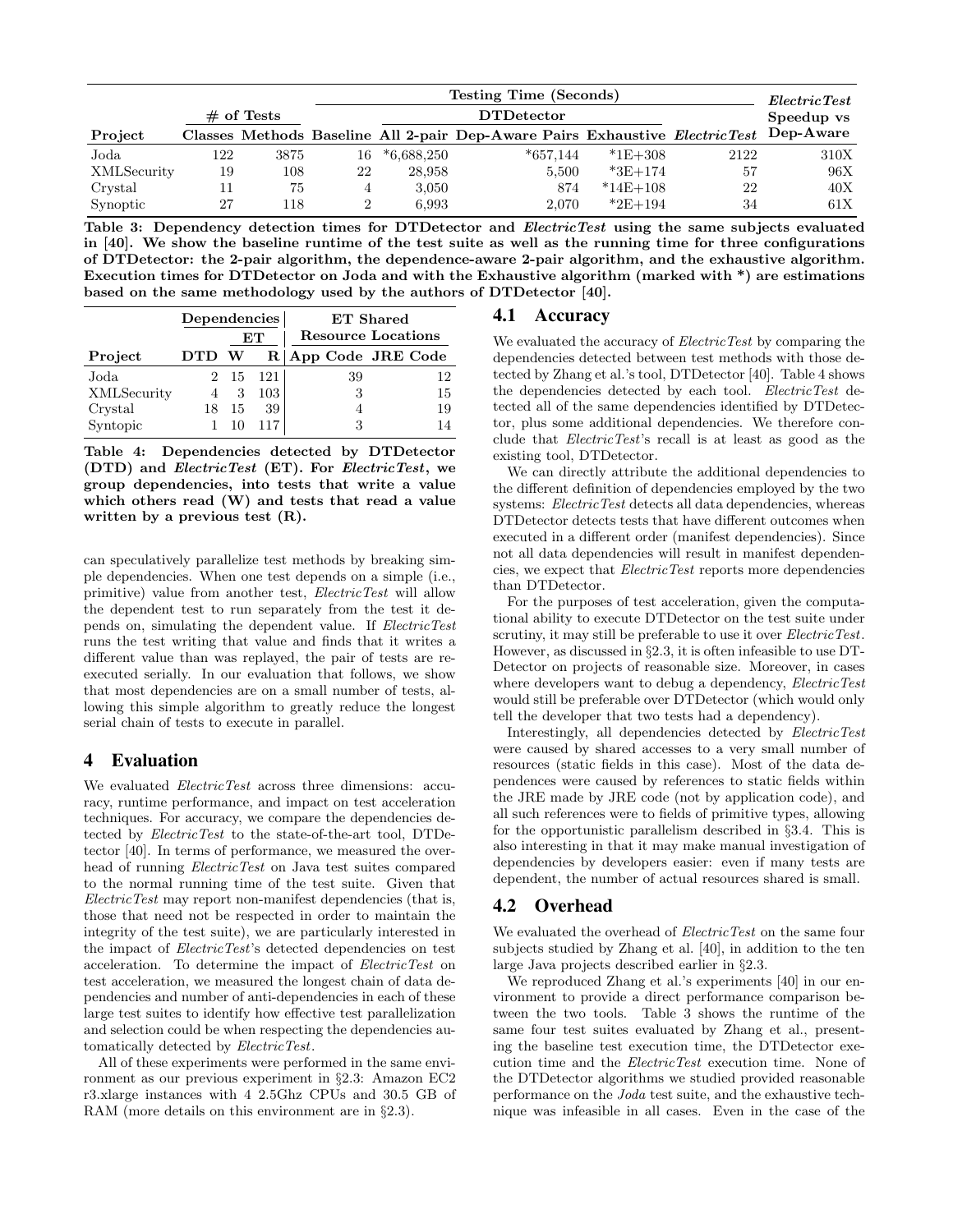|                     |       |                 | Analysis | <b>Test Dependencies</b>                  |                |             |         |                |                       | $#$ Resources in- |        |                 |
|---------------------|-------|-----------------|----------|-------------------------------------------|----------------|-------------|---------|----------------|-----------------------|-------------------|--------|-----------------|
|                     |       | Number of Tests | Time     | Analysis<br>Relative                      | <b>Classes</b> |             | Methods |                |                       | volved at level:  |        |                 |
| Project             |       | Classes Methods | (Min)    | Slowdown                                  | w              | $\mathbf R$ | C       | w              | $\mathbf R$           | C                 |        | Classes Methods |
| camel               | 5.919 | 13,562          | 2,449    | 22.3X 1.977 3.465 1.356 4.790 8.399 1.695 |                |             |         |                |                       |                   | 4,944  | 5,490           |
| crunch              | 62    | 243             | 165      | 9.4X                                      | 9              | 20          | 6       | 18             | 43                    | 18                | 190    | 207             |
| hazelcast           | 297   | 2,623           | 1,780    | 37.6X                                     | 174            | 200         |         |                | 186 1.163 1.261 1.482 |                   | 941    | 1,020           |
| jetty.project       | 554   | 5,603           | 184      | 9.2X                                      | 223            | 261         |         | 54 4.016 4.079 |                       | 424               | 713    | 828             |
| mongo-java-driver   | 58    | 576             | 103      | 1.4X                                      | 36             | 36          | 34      | 342            | 362                   | 357               | 32     | 33              |
| mule                | 2,047 | 10.476          | 9.698    | 82.6X                                     | 185            | 859         |         |                | 119 2.049 6.279 1.400 |                   | 11,844 | 12,387          |
| netty               | 289   | 4,601           | 338      | 5.4X                                      | 128            | 120         |         |                | 63 2,928 3,297 2,926  |                   | 640    | 1,104           |
| spring-data-mongodb | 141   | 1,453           | 364      | 3.0X                                      | 114            | 130         |         |                | 110 1.407 1.404 1.401 |                   | 1,469  | 1,489           |
| tachyon             | 53    | 362             | 89       | 2.6X                                      | 9              | 13          | 9       | 55             | 93                    | 13                | 125    | 157             |
| titan               | 177   | 1,191           | 2.262    | 27.7X                                     | 118            | 126         | 46      | 429            | 877                   | 40                | 1.433  | 1,562           |
| Average             | 960   | 4.069           | 1.743    | 20.0X                                     | 297            | 523         | 198     | 1.720 2.609    |                       | 976               | 2.233  | 2,428           |

Table 5: Dependencies found by *ElectricTest* on 10 large test suites. We show the number of tests in each suite, the time necessary to run the suite in dependency detection mode, the relative overhead of running the dependency detector (compared to running the test suite normally), the number of dependent tests, and the number of resources involved in dependencies. For dependencies, we report the number of tests that write a resource that is later read (W), the number of tests that read a previously written resource (W), and the longest serial chain of dependencies (C). For dependencies and resources in dependencies, we report our findings at the granularity of test classes and test methods.

dependence-aware optimized heuristics (which is not guaranteed to detect all dependencies), ElectricTest still ran significantly faster than DTDetector.

However, these test suites were all very small, with the longest taking only 22 seconds to run. We applied *Elec*tricTest to the ten large open source projects with unisolated tests previously discussed in §2.3, recording the number of dependencies detected and the time needed to run the tool.

Table 5 shows the results of this study, showing the number of test classes and test methods in each project, along with the time needed to detect dependencies, the relative slowdown of dependency detection compared to normal test execution, and the number of dependent tests detected. For dependencies, we report dependence at both the level of test classes and test methods (in the case of test classes, we report the dependencies between entire test classes, and not the dependencies between the methods in the same test class). We report the number of tests writing values (W) that are later read by dependent tests (R), as well as the size of the longest serial chain (C). Finally, we report the distinct number of resources involved in dependencies between tests, both at the test class and test method level.

In general, far more tests caused dependencies (i.e., wrote a shared value) than were dependent (i.e., read a shared value). The longest critical path was fairly short (relative to the total number of tests) in almost all cases, indicating that test parallelization or selection may remain fairly effective. Given infinite CPUs to parallelize test execution across, the maximum speedup possible is restricted by this measure.

ElectricTest imposed on average a 20X slowdown compared to running the test suite normally to detect all dependencies between test methods or classes. In comparison, we calculated that on the same projects, DTDetector (using the pairwise testing heuristic) would impose on average a 2,276X slowdown when considering dependencies between test methods, or 279X between entire test classes (Table 3). ElectricTest's overhead fluctuates with heap access patterns — in test suites that share large amounts of heap data between tests, *ElectricTest* is slower. The overhead also fluctuated somewhat with the average test method duration: since a complete garbage collection and heap walk had to occur after each test finishes, test suites consisting of a lot of very fast-executing tests (like in 'mule') had a greater slowdown.

We believe that *ElectricTest's* overhead makes it feasible to use in practice, and note that it is still much less than DTDetector's, the previous system for detecting test dependencies [40].

#### 4.3 Impact on Acceleration

Our approach may detect dependencies between tests that do not effect the outcome of tests. That is, two tests may have a data dependency, but this dependency may be completely benign to the control flow of the test.

Therefore, we take special care to evaluate the impact of dependencies detected by ElectricTest on test acceleration techniques, notably, test parallelization. In the extreme, if ElectricTest found data dependencies between every single test, techniques like test parallelization or test selection yield no benefits, since it would be impossible to change the order that tests ran in while preserving the dependencies.

We first evaluate the impact of ElectricTest on test acceleration techniques by examining the longest dependency chain detected in each project, shown under the heading 'C' in Table 5. In almost all projects, even if there were many dependent tests, the longest critical path was very short compared to the total number of tests. For example, while 4,079 of the 5,603 test methods in the jetty test suite depended on some value from a previous test, the longest dependency chain was 424 methods long. Across all of the projects, the average maximum dependency chain between test methods was 976 of an average 4,069 test methods and 198 between an average of 960 test classes. We find this result encouraging, as it indicates that test selection techniques can still operate with some sensitivity while preserving detected dependencies.

To quantify the impact of *ElectricTest's* automatically detected dependencies on test parallelization we simulated the execution of each test suite running in parallel on a 32-core machine, distributing tests in a round-robin fashion in the same order they would typically run in. In this environment,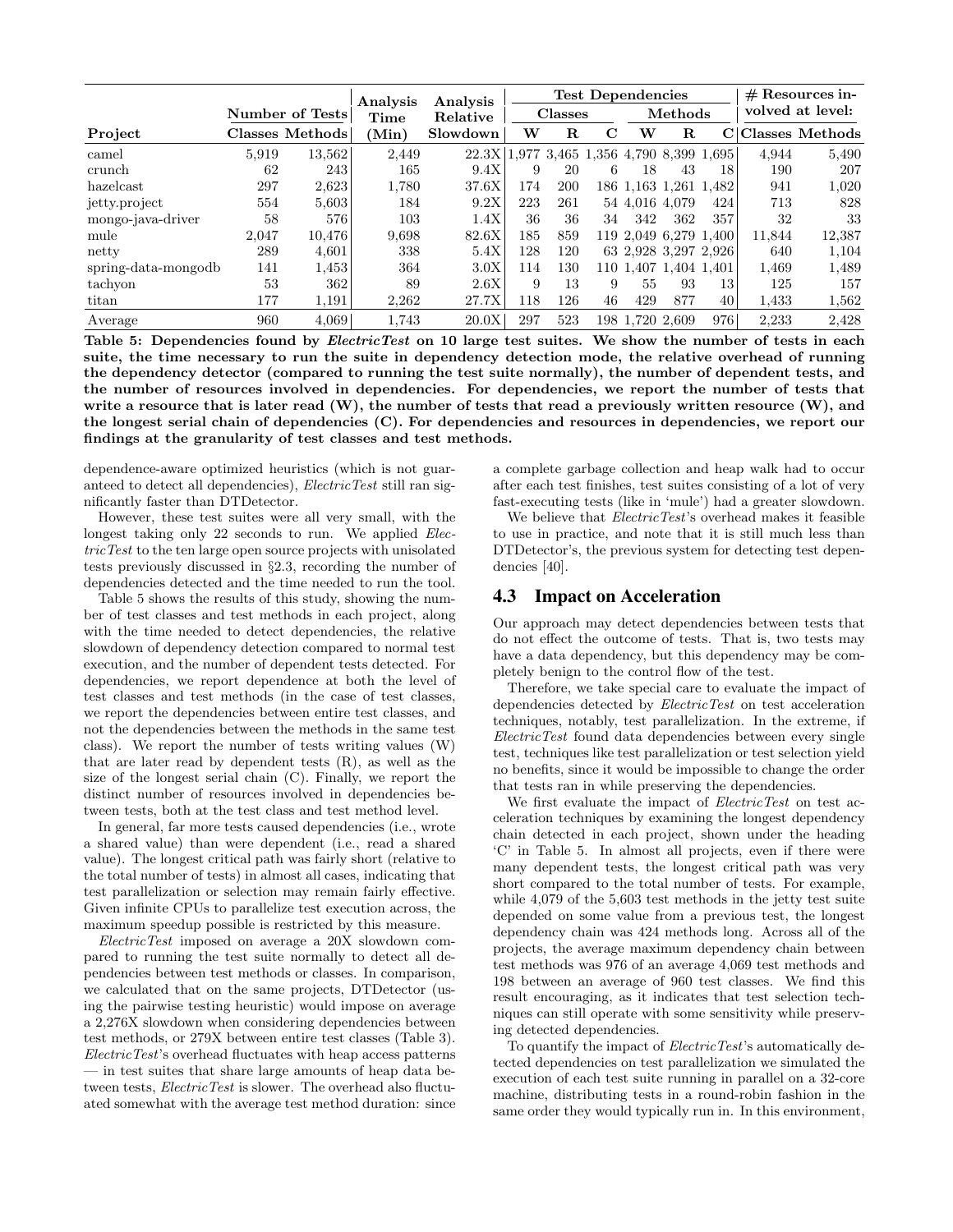|                     |         |     |             | Naive ET Greedy ET Unsound |      |          |
|---------------------|---------|-----|-------------|----------------------------|------|----------|
| Project             | С       | М   | $\mathbf C$ | М                          | С    | М        |
| camel               | 4.6     | 6.5 | 6.9         | 9.8                        | 16.1 | 18.0     |
| crunch              | 4.8     | 3.0 | 7.8         | 3.1                        | 12.4 | 15.5     |
| hazelcast           | $1.2\,$ | 2.1 | 1.2         | 2.6                        | 12.9 | 20.0     |
| jetty.project       | 6.1     | 6.9 | 6.1         | 6.9                        | 9.5  | 17.0     |
| mongo-java-driver   | 1.8     | 1.6 | 1.8         | 1.6                        | 8.2  | -27.8    |
| mule                | 9.6     | 7.9 | 9.6         | 13.8                       | 17.0 | 18.0     |
| netty               | 2.8     | 6.7 | 2.8         | 6.7                        | 2.9  | 7.0      |
| spring-data-mongodb | 1.2     | 0.8 | 1.2         | 0.8                        |      | 3.5 26.5 |
| tachyon             | 3.9     | 4.3 | 3.9         | 15.5                       | 5.3  | 26.9     |
| titan               | $3.8\,$ | 6.3 | $3.8\,$     | 6.3                        | 8.0  | 18.2     |
| Average             | 4.0     | 5.0 | 5.0         | 7.0                        | 10.0 | 19.0     |

Table 6: Relative speedups from parallelizing each app's tests. Shown at the test class (C) and test method (M) while respecting ElectricTest-reported dependencies (with the naive scheduler and the greedy scheduler) in comparison to unsound parallelization without respecting dependencies.

there are 32 processes each running tests on the same machine, with each process persisting for the entire execution.

We simulated the parallelization of each test suite following three different configurations: without respecting dependencies ("unsound"), with a naive dependency-aware scheduler ("naive"), and the optimistic greedy scheduler described in §3.4 ("greedy"). The naive scheduler groups tests into chains to represent dependencies, such that each test is in exactly one group, and each group contains all dependencies for each test — this approach soundly respects dependencies but may not be optimal in execution time. Table 6 shows the results of this simulation, parallelizing at the granularities of test classes and test methods. We show the theoretical speedups for each schedule provided relative to the serial execution, where speedup is calculated as  $T_{serial}/T_{parallel}$ . Overall, the greedy optimistic scheduler outperformed the naive scheduler in some cases, and at times provided a speedup close to that of the unsound parallelization. In some cases, the dependency-preserving parallelization was faster when parallelizing at the coarser level of test classes. In these cases, there were so many dependencies at the test method level that the schedulers were generating incredibly inefficient schedules, requiring that some tests were re-executed many times. Also, this may have occurred in some cases because we assumed that the shortest amount of time that a single test could take was one millisecond: in the case of a single test class that took one millisecond that had several test methods, if we parallelized the test methods, we may assume a total time to execute longer than just running a test class at once.

We investigated the cases where *ElectricTest* didn't do as well, 'spring-data-mongodb' and 'mongo-java-driver' both projects had very long dependency chains. Upon inspection, we found that most tests in each project *purposely* shared state between test cases for performance reasons. For instance, the mongo driver created a single connection to a database and reused that connection between tests to save on setup. The spring based project had a similar pattern.

These cases bring up an interesting point: sometimes tests may be intentionally data-dependent on each other. Especially in the case of short unit tests all testing the same large functional component, it is reasonable to expect that developers would intentionally re-use state to reduce the overall testing time. Thanks to its integration with the JVM, ElectricTest can easily be configured by developers to ignore particular dependencies at the level of static or instance fields.

## 4.4 Discussion and Limitations

There are several limitations to our approach and implementation. Because we detect dependencies of code running in the JVM, we may miss some dependencies that occur due to native code that is invoked by the test. While ElectricTest can detect Java field accesses from native code (through the use of field watches), it can not detect file accesses or array accesses from native code. However, none of the applications that we studied contained native libraries. It would be possible to expand our implementation to detect and record these accesses by performing load-time patching for calls to JNI functions for array accesses and system calls for file access to record the event.

When we detect external dependencies (i.e., files or network hosts), we assume that there is no collusion between externalities. For example, we assume that if one test communicates with network host A, and another test communicates with network host  $B$ , hosts  $A$  and  $B$  have no backchannel that may cause a dependency between the two tests. We have not built our tool to handle specialized hardware devices (other than those accessed via files or network sockets) that may be involved in dependencies. However, ElectricTest could easily be extended to handle such devices in the same manner as files and network hosts. Since ElectricTest is a dynamic tool, it will only detect dependencies that occur during the specific execution that it is used for: if tests exhibit different dependencies due to nondeterminism in the test, the dependency may not be detected. ElectricTest could be expanded to include a deterministic replay tool such as [9, 26] to ensure that dependencies don't vary.

There are also several threats to the validity of our experiments. We studied the ten longest building open source projects that we could find, in conjunction with four relatively short-building projects used by other researchers. These projects may not necessarily have the same characteristics as those projects found in industry. However, we believe that they are sufficiently diverse to show a crosssection of software, and show that ElectricTest works well with both long and short building software.

We simulated the speedups afforded by various parallel schedules of test suites. Due to resource limitations, we did not actually run the test suites in parallel. We assume that the running time of a test is constant, regardless of the order in which it is executed. Therefore we may expect that the speedup of the unsound parallelization is an overestimate: if multiple tests share the same state to save on time running setup code, then it may actually take longer to run the tests in parallel since the setup must run multiple times. However, we are confident that the various speedups predicted for dependency-preserving schedules are sound, as we do not believe that other external factors are likely to impact the running time of each test.

Similarly, we did not directly study the impact of the dependencies we detected on test selection or prioritization techniques, instead using the maximum dependency size as a proxy for selectivity. A more thorough study may have instead downloaded many versions of each program and performed test selection or prioritization on each version (based on results from the previous version) and then measured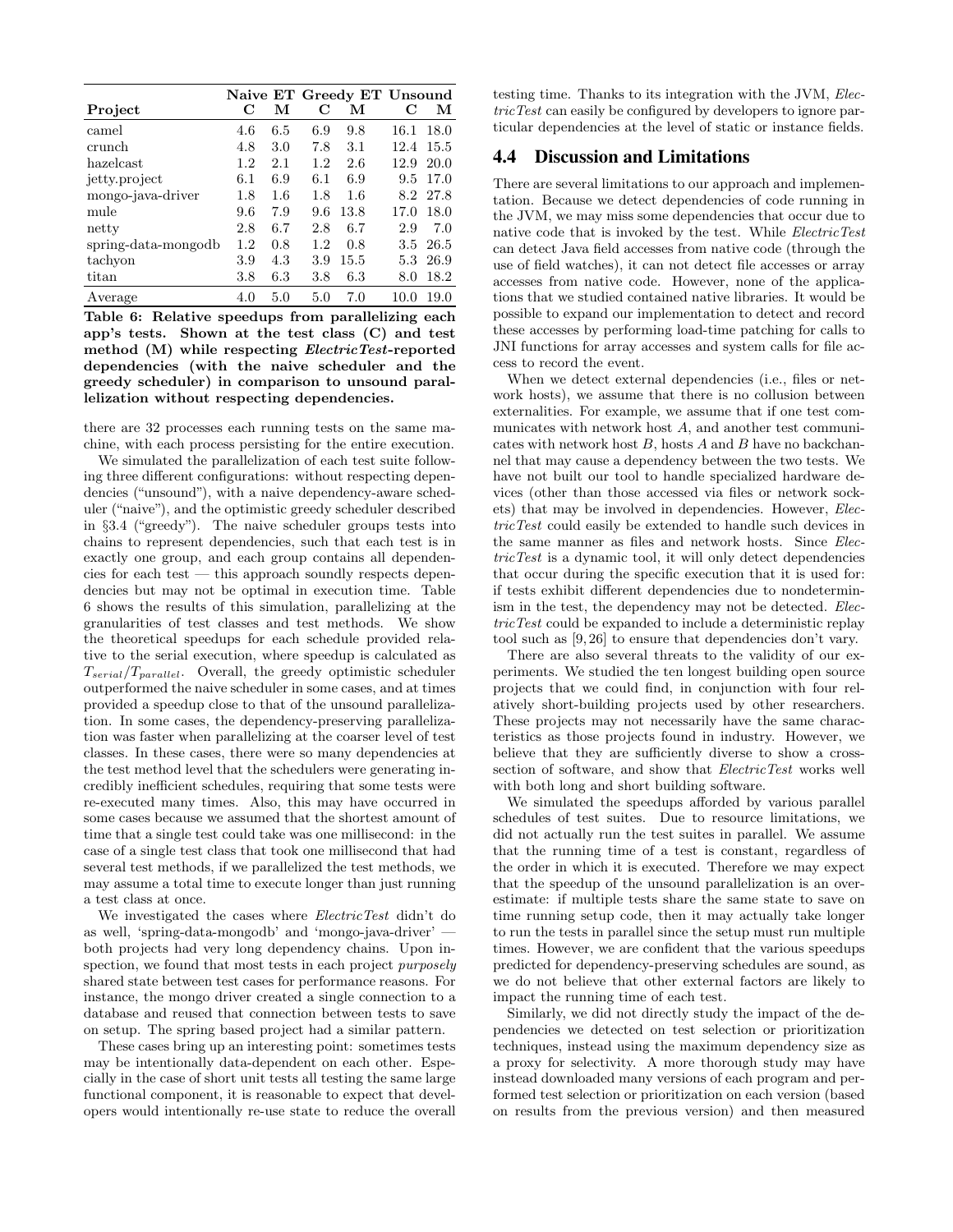the impact of detected dependencies on these tools. Such a study also would show the practicality of caching ElectricTest results throughout the development cycle, so it need not be executed for each build. This caching might significantly reduce the performance burden of checking for test dependencies with each successive change to the program. Again, we were limited in resources to perform such a study, and believe that our use of maximum dependency size as an indicator for selectivity is sufficient.

## 5 Related Work

Test dependencies are one root cause of the general problem of flaky tests, a term used to refer to tests whose outcome is non-deterministic with regards to the software under test [16, 29, 30]. Luo, et al. analyzed bug reports and fixes in 51 projects, studying the causes and fixes of 161 flaky tests, categorizing 19 (12%) of these to be caused by test dependencies [29]. *ElectricTest* could be used to automatically detect and avoid these dependency problems before they result in flaky tests.

ElectricTest is most similar to Zhang et al.'s DTDetector system, which detected manifest dependencies between tests by running the tests in various orderings [40]. A manifest dependency is indicated by a test having a different outcome when it is executed in a different order relative to the entire test suite. This approach required  $O(n!)$  test executions for *n* tests, with best-case approximation scenarios at  $O(n^2)$ . ElectricTest instead detects data dependencies, where one test reads data that was last written by a previous test, and does not require running each test more than once, in a much more scalable approach.

Unlike ElectricTest, which observes and reports actual data dependencies between tests, Gyori et al.'s PolDet tool detects potential data sharing between tests by searching for data "pollution"— data left behind by a test that a later test may read (which may or may not ever occur) [21]. PolDet captures the JVM heap to an XML file using Java reflection and compares these XML files offline, while *ElectricTest* performs all analysis on live heaps, greatly simplifying detection of leaked data.

ElectricTest's technique for dependency detection is more related to work in Makefile (build) parallelization, such as EMake [33] or Metamorphisis [19]. These systems observe filesystem reads and writes for each step of the build process to detect dependencies between steps and infer which steps can be paralleled. In addition to filesystem accesses, ElectricTest monitors memory and network accesses.

While *ElectricTest* detects hidden dependencies between tests, there has also been work to efficiently isolate tests to ensure that dependencies do not occur. Popular Java testing platforms (e.g., JUnit [2] or TestNG [3] running with Ant [4] or Maven [5]) support optional test isolation by executing each test class in its own process, resulting in isolation at the expense of a high runtime overhead. Our previous work, VMVM, eliminates in-memory dependencies between tests without requiring running each test in its own process, greatly reducing the overhead for isolation [7]. While VMVM preserves the exact same semantics for isolation and initialization that would come by executing each test in its own process, other systems such as JCrasher [13] also isolate tests efficiently, although without reproducing the same exact semantics. If tests are already dependent on each other, but the goal is to isolate them, then ElectricTest could be used to identify which tests are currently dependent (and how), allowing a programmer to manually fix the tests so that they can run in isolation.

Other tools support test execution in the presence of test dependencies. However, all of these tools require developers to manually specify dependencies, a tedious and difficult process which is automated by ElectricTest. For instance, both the depunit [1] and TestNG [3] framework allow developers to specify dependencies between tests, while JUnit [2] allows developers to specify the order to run tests.

Test Suite Minimization identifies tests cases that may be redundant in terms of coverage metrics and removes them from the suite. Many heuristics and coverage metrics have been proposed to minimize test suites, although most approaches are limited by the strength of the coverage criteria used [11, 12, 23, 24, 27, 28, 37, 39]. Test selection approaches the same problem of having too many tests to run from a different angle by instead selecting only tests to run that have been impacted by changes in the application code since the last time that tests were executed [6, 10, 18, 20, 25]. Since test selection can be dangerous if additional tests are impacted by changes but not selected (i.e. due to imprecision in the coverage metrics used to determine impact), some may turn to test prioritization, where entire test suites are still executed, but tests most likely to be impacted by recent changes are executed first [14, 15, 35, 36, 38]. Haidry and Miller propose several test prioritization techniques that consider dependencies between tests when performing the minimization, but require developers to manually specify dependencies [22]. ElectricTest could be combined with each of these techniques to efficiently and automatically detect dependencies between tests, then safely accelerate them using test selection or prioritization.

# 6 Conclusions

While testing dominates long build times, accelerating testing is tricky, since test dependencies pose a threat to test acceleration tools. Test dependencies can be difficult to detect by hand, and prior to ElectricTest, there was no tool to practically detect them in all but the very smallest test suites (those which took less than several minutes to run normally). We have presented *ElectricTest*, a tool for detecting data dependencies between Java tests with an average slowdown of only 20X, where previous approaches would have been completely infeasible taking up to  $10^{308}$  times longer to find all dependencies. We evaluated the accuracy of ElectricTest, finding it to have perfect recall compared to the previous approach in our study. Because not all data dependencies will influence the control flow of the data-dependent tests, we evaluated the impact of ElectricTest on test parallelization and selection, finding its dependency chains small enough to still allow for acceleration. The dependencies detected by ElectricTest can further be used by developers to gain insight into how their tests interact and fix unintentional dependencies.

# 7 Acknowledgements

Bell and Kaiser are members of The Programming Systems Laboratory, which is funded in part by NSF CCF-1302269, CCF-1161079, and NIH U54 CA121852. Bell was partially supported by Electric Cloud while completing this work.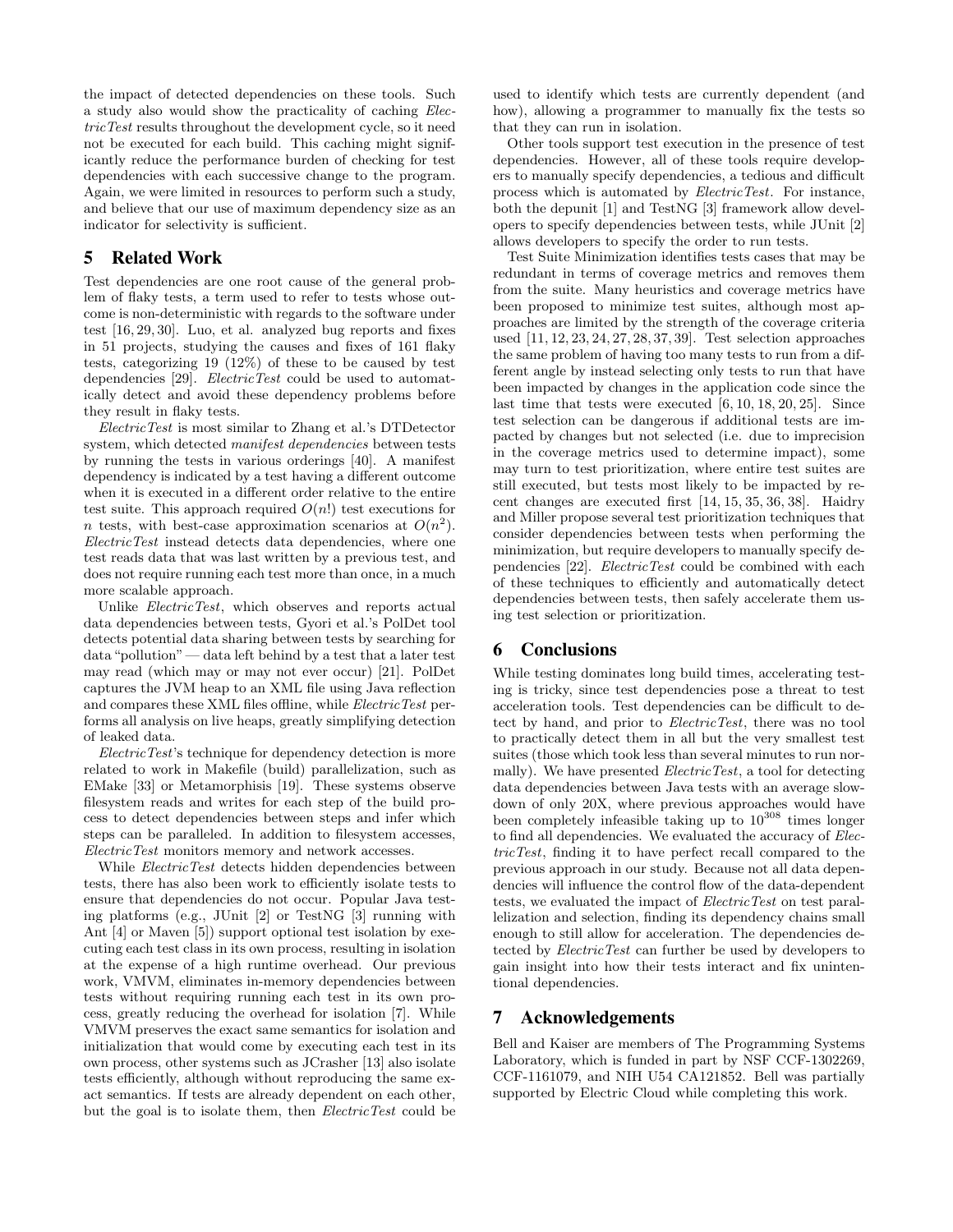# 8 References

- [1] Dependency and data driven unit testing framework for java. https://code.google.com/p/depunit/.
- [2] Junit: A programmer-oriented testing framework for java. http://junit.org/.
- [3] Next generation java testing. http://testng.org/doc/index.html.
- [4] Apache Software Foundation. The apache ant project. http://ant.apache.org/.
- [5] Apache Software Foundation. The apache maven project. http://maven.apache.org/.
- [6] T. Ball. On the limit of control flow analysis for regression test selection. In Proceedings of the 1998 ACM SIGSOFT International Symposium on Software Testing and Analysis, ISSTA '98, pages 134–142, New York, NY, USA, 1998. ACM.
- [7] J. Bell and G. Kaiser. Unit Test Virtualization with VMVM. In Proceedings of the 36th International Conference on Software Engineering, ICSE '14, pages 550–561, New York, NY, USA, 2014. ACM.
- [8] J. Bell, E. Melski, M. Dattatreya, and G. Kaiser. Vroom: Faster Build Processes for Java. In IEEE Software Special Issue: Release Engineering. IEEE Computer Society, March/April 2015. To Appear. Preprint: http://jonbell.net/s2bel.pdf.
- [9] J. Bell, N. Sarda, and G. Kaiser. Chronicler: Lightweight recording to reproduce field failures. In Proceedings of the 2013 International Conference on Software Engineering, ICSE '13, pages 362–371, Piscataway, NJ, USA, 2013. IEEE Press.
- [10] L. C. Briand, Y. Labiche, and S. He. Automating regression test selection based on uml designs. Inf. Softw. Technol., 51(1):16–30, Jan. 2009.
- [11] T. Chen and M. Lau. A new heuristic for test suite reduction. Information and Software Technology,  $40(5-6):347 - 354, 1998.$
- [12] T. Chen and M. Lau. A simulation study on some heuristics for test suite reduction. Information and Software Technology, 40(13):777 – 787, 1998.
- [13] C. Csallner and Y. Smaragdakis. Jcrasher: an automatic robustness tester for java. Software: Practice and Experience, 34(11):1025–1050, 2004.
- [14] H. Do, G. Rothermel, and A. Kinneer. Empirical studies of test case prioritization in a junit testing environment. In Software Reliability Engineering, 2004. ISSRE 2004. 15th International Symposium on, pages 113–124, 2004.
- [15] S. Elbaum, A. Malishevsky, and G. Rothermel. Incorporating varying test costs and fault severities into test case prioritization. In Proceedings of the 23rd International Conference on Software Engineering, ICSE '01, pages 329–338, Washington, DC, USA, 2001. IEEE Computer Society.
- [16] M. Fowler. Eradicating non-determinism in tests. http://martinfowler.com/articles/ nonDeterminism.html, 2011.
- [17] M. Gligoric, R. Majumdar, R. Sharma, L. Eloussi, and D. Marinov. Regression test selection for distributed software histories. In A. Biere and R. Bloem, editors, Computer Aided Verification, volume 8559 of Lecture

Notes in Computer Science, pages 293–309. Springer International Publishing, 2014.

- [18] M. Gligoric, S. Negara, O. Legunsen, and D. Marinov. An empirical evaluation and comparison of manual and automated test selection. In Proceedings of the 29th ACM/IEEE International Conference on Automated Software Engineering, ASE '14, pages 361–372, New York, NY, USA, 2014. ACM.
- [19] M. Gligoric, W. Schulte, C. Prasad, D. van Velzen, I. Narasamdya, and B. Livshits. Automated migration of build scripts using dynamic analysis and search-based refactoring. In Proceedings of the 2014 ACM International Conference on Object Oriented Programming Systems Languages &; Applications, OOPSLA '14, pages 599–616, New York, NY, USA, 2014. ACM.
- [20] T. L. Graves, M. J. Harrold, J.-M. Kim, A. Porter, and G. Rothermel. An empirical study of regression test selection techniques. ACM Trans. Softw. Eng. Methodol., 10(2):184–208, Apr. 2001.
- [21] A. Gyori, A. Shi, F. Hairi, and D. Marinov. Reliable testing: Detecting state-polluting tests to prevent test dependency. In Proceedings of the 2015 ACM International Symposium on Software Testing and Analysis, 2015.
- [22] S. Haidry and T. Miller. Using dependency structures for prioritization of functional test suites. Software Engineering, IEEE Transactions on, 39(2):258–275, Feb 2013.
- [23] D. Hao, L. Zhang, X. Wu, H. Mei, and G. Rothermel. On-demand test suite reduction. In Proceedings of the 2012 International Conference on Software Engineering, ICSE 2012, pages 738–748, Piscataway, NJ, USA, 2012. IEEE Press.
- [24] M. J. Harrold, R. Gupta, and M. L. Soffa. A methodology for controlling the size of a test suite. ACM Trans. Softw. Eng. Methodol., 2(3):270–285, July 1993.
- [25] M. J. Harrold, J. A. Jones, T. Li, D. Liang, A. Orso, M. Pennings, S. Sinha, S. A. Spoon, and A. Gujarathi. Regression test selection for java software. In Proceedings of the 16th ACM SIGPLAN Conference on Object-oriented Programming, Systems, Languages, and Applications, OOPSLA '01, pages 312–326, New York, NY, USA, 2001. ACM.
- [26] J. Huang, P. Liu, and C. Zhang. Leap: Lightweight deterministic multi-processor replay of concurrent java programs. In Proceedings of the Eighteenth ACM SIGSOFT International Symposium on Foundations of Software Engineering, FSE '10, pages 385–386, New York, NY, USA, 2010. ACM.
- [27] D. Jeffrey and N. Gupta. Improving fault detection capability by selectively retaining test cases during test suite reduction. IEEE Trans. Softw. Eng., 33(2):108–123, Feb. 2007.
- [28] J. A. Jones and M. J. Harrold. Test-suite reduction and prioritization for modified condition/decision coverage. IEEE Trans. Softw. Eng., 29(3):195–209, Mar. 2003.
- [29] Q. Luo, F. Hariri, L. Eloussi, and D. Marinov. An empirical analysis of flaky tests. In Proceedings of the 22Nd ACM SIGSOFT International Symposium on